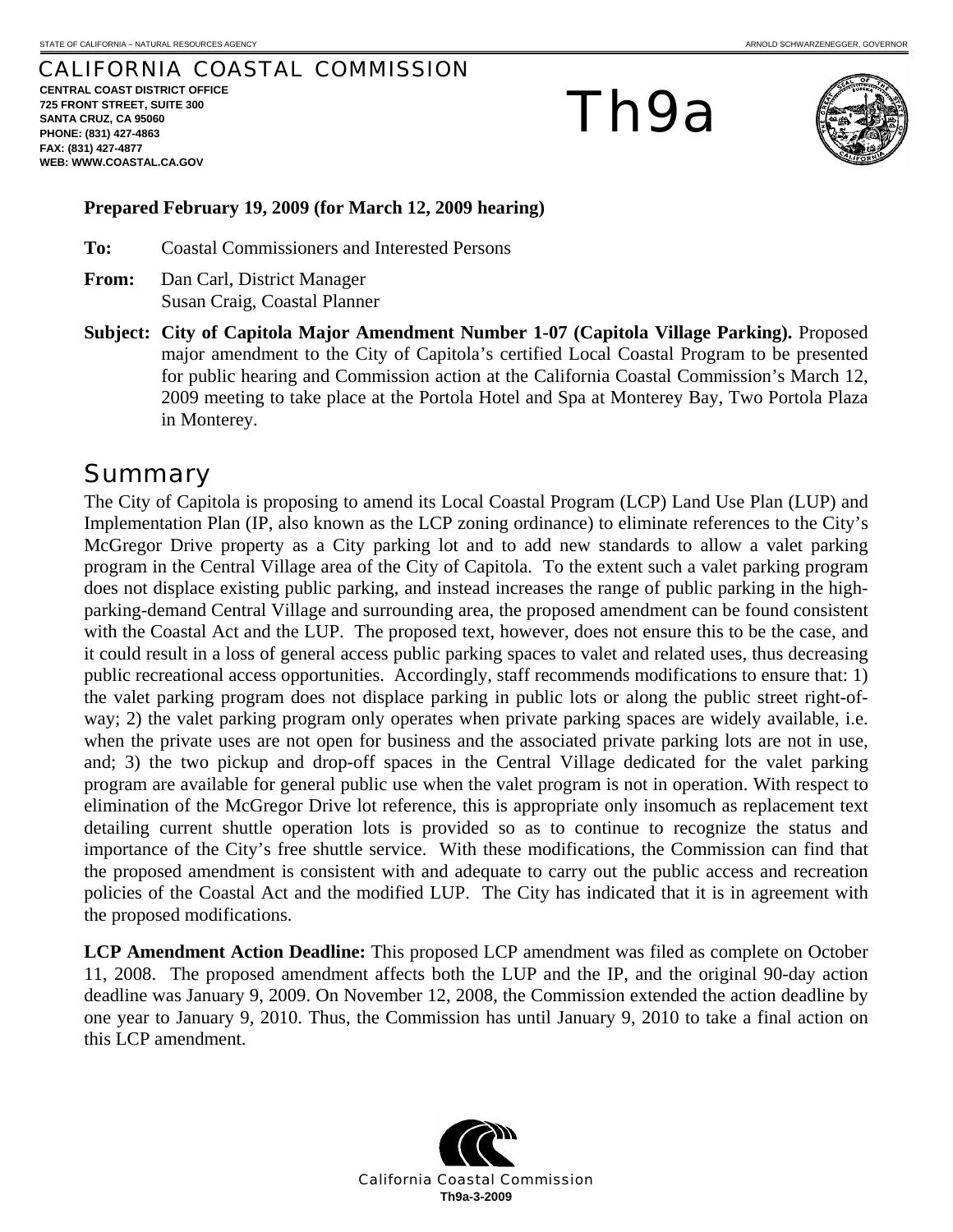### **Staff Report Contents**

| ۰.<br>$\sim$<br>. .<br>۰.<br>×<br>-<br>× |
|------------------------------------------|
|------------------------------------------|

| $III$ $Ex$ $hthe$ |  |
|-------------------|--|

#### III. Exhibits

Exhibit A: Capitola Location Maps Exhibit B: Proposed LCP text changes

### I. Staff Recommendation – Motion and Resolution

Staff recommends that the Commission, after public hearing, approve the proposed amendment only if modified. The Commission needs to make four motions in order to act on this recommendation.

#### **1. Denial of Land Use Plan Major Amendment Number 1-07 as Submitted**

Staff recommends a **NO** vote. Failure of this motion will result in denial of the amendment as submitted and adoption of the following resolution and findings. The motion passes only by an affirmative vote of a majority of the appointed Commissioners.

**Motion (1 of 4).** I move that the Commission **certify** Land Use Plan Major Amendment 1-07 as submitted by the City of Capitola.

**Resolution to Deny Land Use Plan as Submitted.** The Commission hereby denies certification of the Land Use Plan Major Amendment 1-07 as submitted by the City of Capitola and adopts the findings set forth below on the grounds that the amendment does not conform with the policies of Chapter 3 of the Coastal Act. Certification of the Land Use Plan amendment would not comply with the California Environmental Quality Act because there are feasible alternatives or mitigation measures which could substantially lessen any significant adverse impact which the Land Use Plan Amendment may have on the environment.

#### **2. Approval of Land Use Plan Major Amendment Number 1-07 if Modified**

Staff recommends a **YES** vote. Passage of the motion will result in the certification of the land use plan amendment with suggested modifications and adoption of the following resolution and findings. The motion to certify with suggested modifications passes only upon an affirmative vote of the majority of the appointed Commissioners.

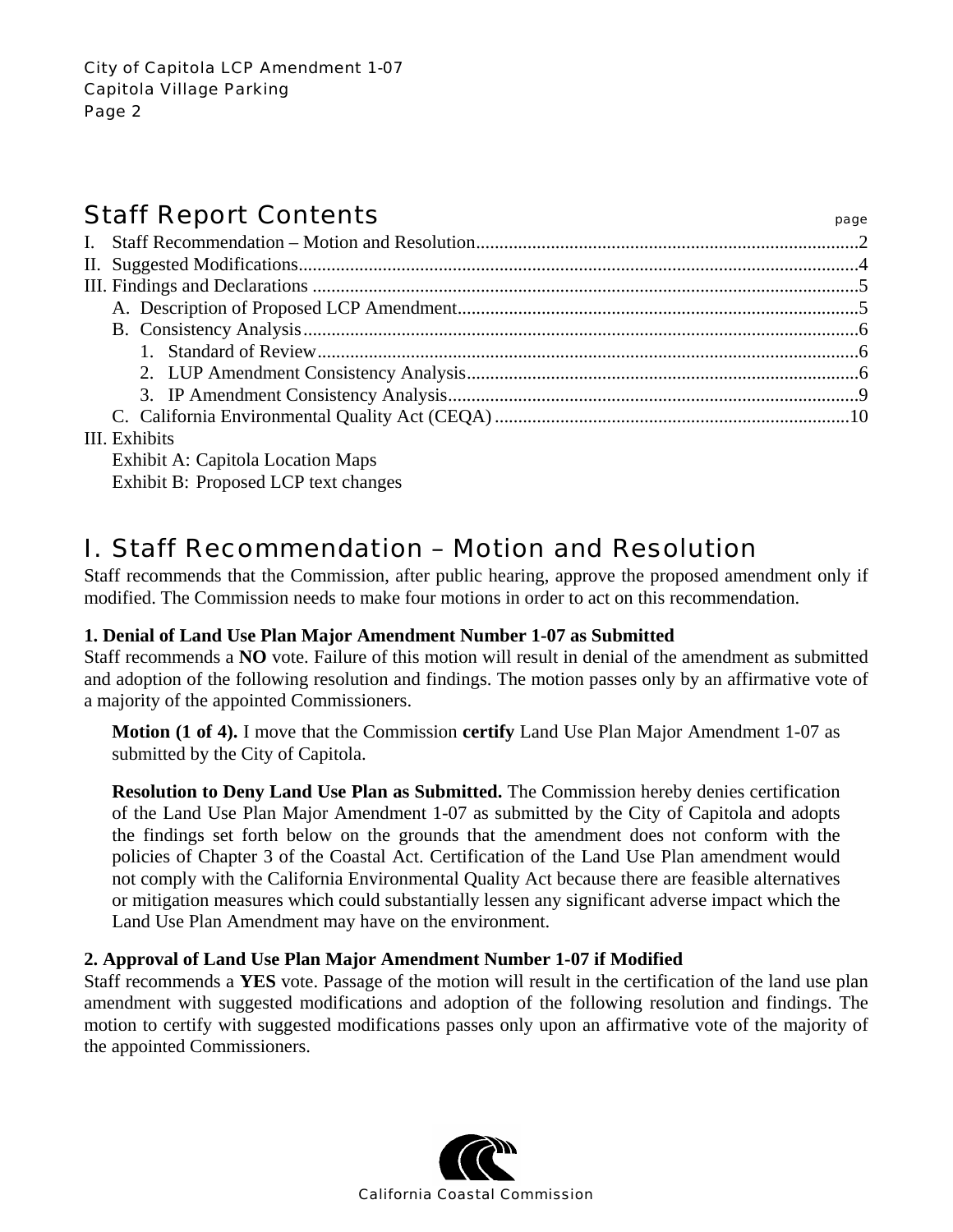**Motion (2 of 4).** I move that the Commission **certify** Land Use Plan Major Amendment 1-07 if it is modified as suggested in this staff report.

**Resolution to Certify with Suggested Modifications.** The Commission hereby certifies Land Use Plan Major Amendment 1-07 to the City of Capitola Local Coastal Program if modified as suggested and adopts the findings set forth below on the grounds that the Land Use Plan amendment with suggested modifications will meet the requirements of and be in conformity with the policies of Chapter 3 of the Coastal Act. Certification of the land use plan amendment if modified as suggested complies with the California Environmental Quality Act because either 1) feasible mitigation measures and/or alternatives have been incorporated to substantially lessen any significant adverse effects of the plan on the environment, or 2) there are no further feasible alternatives or mitigation measures that would substantially lessen any significant adverse impacts which the Land Use Plan Amendment may have on the environment.

#### **3. Denial of Implementation Plan Major Amendment Number 1-07 as Submitted**

Staff recommends a **YES** vote on the motion below. Passage of this motion will result in rejection of the amendment and the adoption of the following resolution and the findings in this staff report. The motion passes only by an affirmative vote of a majority of the Commissioners present.

**Motion (3 of 4).** I move that the Commission **reject** Implementation Plan Major Amendment Number 1-07 as submitted by the City of Capitola.

**Resolution to Deny.** The Commission hereby **denies** certification of Implementation Plan Major Amendment Number 1-07 as submitted by the City of Capitola and adopts the findings set forth in this staff report on the grounds that, as submitted, the Implementation Plan amendment is not consistent with and not adequate to carry out the certified Land Use Plan. Certification of the Implementation Plan amendment would not comply with the California Environmental Quality Act because there are feasible alternatives or mitigation measures which could substantially lessen any significant adverse effect which the Implementation Plan Amendment may have on the environment.

#### **4. Approval of Implementation Plan Major Amendment Number 1-07 if Modified**

Staff recommends a **YES** vote on the motion below. Passage of this motion will result in certification of the amendment with suggested modifications and the adoption of the following resolution and the findings in this staff report. The motion passes only by an affirmative vote of a majority of the Commissioners present.

**Motion (4 of 4).** I move that the Commission **certify** Implementation Plan Major Amendment Number 1-07 if it is modified as suggested in this staff report.

**Resolution to Certify with Suggested Modifications.** The Commission hereby certifies Implementation Plan Major Amendment Number 1-07 to the City of Capitola Local Coastal Program if modified as suggested and adopts the findings set forth in this staff report on the grounds

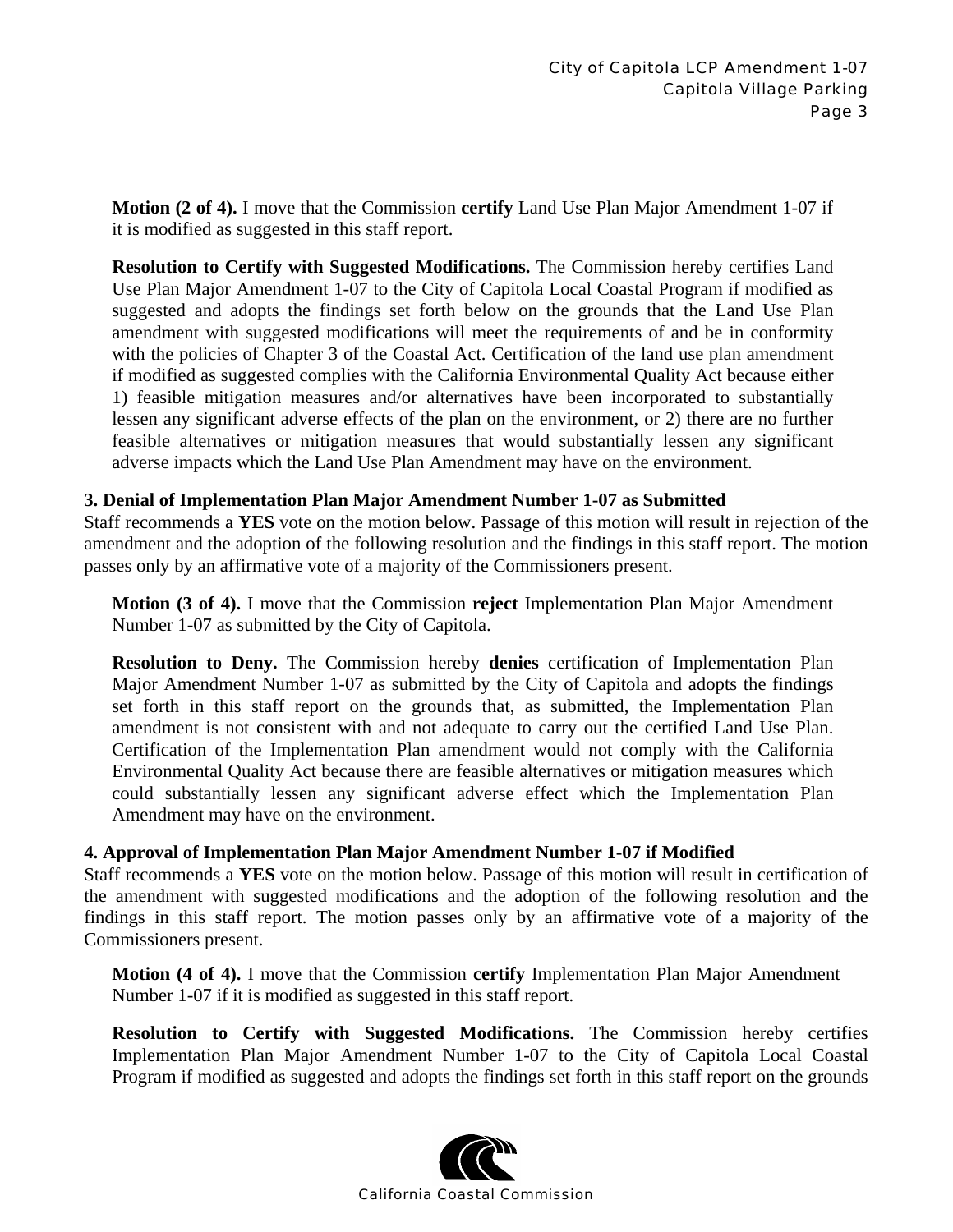that, as modified, the Implementation Plan amendment is consistent with and adequate to carry out the certified Land Use Plan. Certification of the Implementation Plan amendment if modified as suggested complies with the California Environmental Quality Act because either: (1) feasible mitigation measures and/or alternatives have been incorporated to substantially lessen any significant adverse effects of the plan on the environment; or (2) there are no further feasible alternatives or mitigation measures that would substantially lessen any significant adverse impacts which the Implementation Plan Amendment may have on the environment.

### II. Suggested Modifications

The Commission hereby suggests the following modifications to the proposed LCP amendment, which are necessary to make the requisite Coastal Act and Land Use Plan consistency findings. If the City of Capitola accepts each of the suggested modifications within six months of Commission action (i.e., by September 12, 2009), by formal resolution of the City Council, the modified amendment will become effective upon Commission concurrence with the Executive Director's finding that this acceptance has been properly accomplished. Where applicable, text in cross-out format denotes text to be deleted and text in underline format denotes text to be added.

#### **1. Modify LUP Public Access Policy II-2 as follows:**

Policy II-2: It shall be the policy of the City of Capitola to maintain the existing shuttle bus system so that it serves as an alternative to automobile use and parking within the Village. Furthermore, the City shall continue to seek out and implement other parking alternatives that may become available in the future. The intensity of development within Capitola Village shall be limited to the availability of parking. The City may designate two Village metered parking spaces, or similar space, to allow for the operation of a Valet Parking Program. These two parking spaces shall be available for use by the general public when the Valet Parking Program is not in operation. The valet parking program shall not otherwise reduce the general public parking supply.

Implementation:

- (A) Acquire a shuttle bus parking lot. The City shall continue to provide a free summer beach shuttle program on summer weekends and summer holidays from a remote lot or lots, such as on Bay Avenue.
- (B) Develop a Continue the financing mechanism for the free summer beach shuttle program. bus.
- (C) Periodically review parking innovations in other coastal communities for possible use in Capitola.

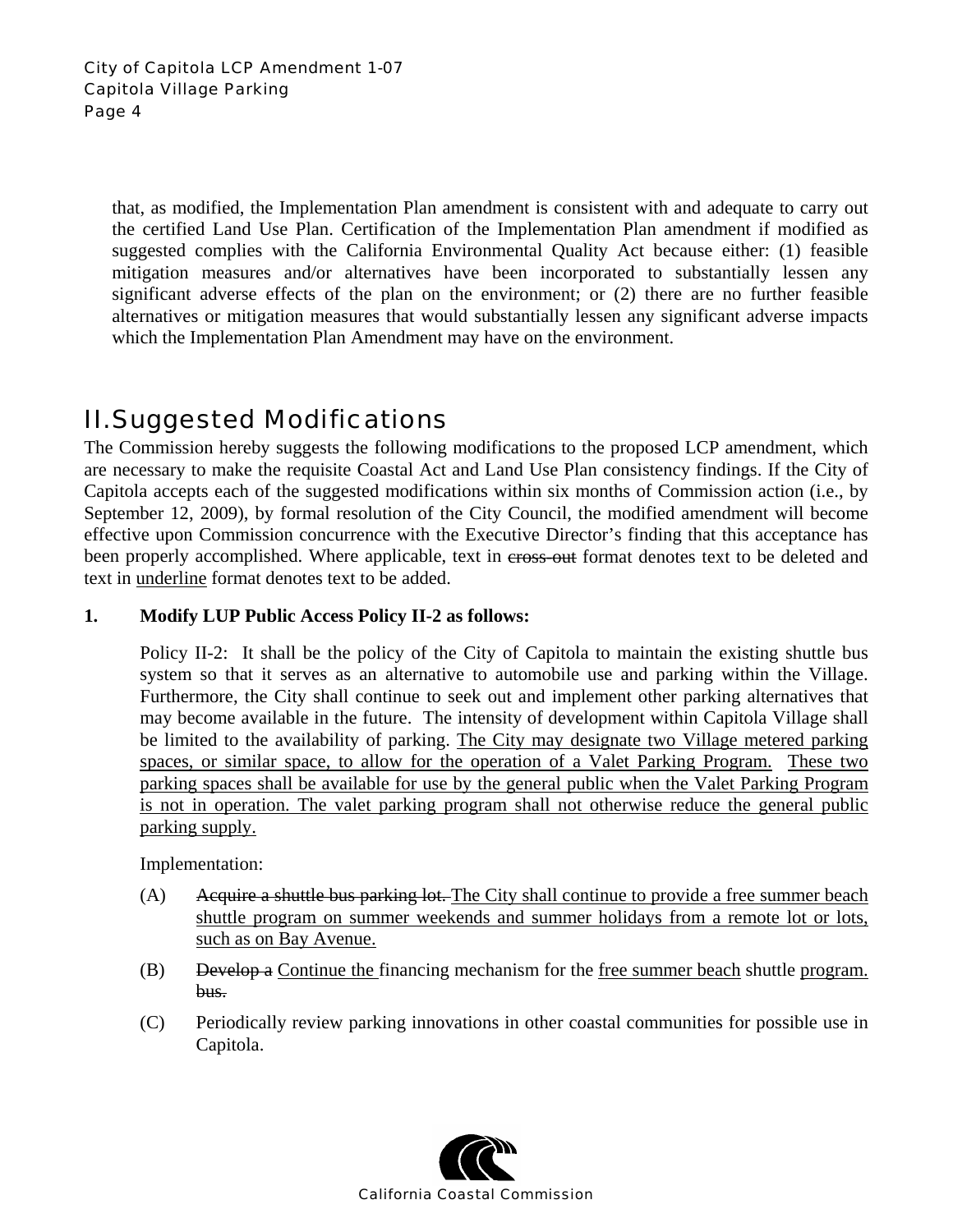(D) The City or a private entity approved by the City may operate a valet parking program by leasing private parking spaces and/or lots during weekends and/or evenings, and where the spaces/lots are located within a reasonable distance from the Village. The program operator can charge a reasonable fee, approved by the City, to users of the valet parking program. For a fee, automobile drivers may leave their cars with a valet, who then has the choice to park in the leased private parking spaces/lots when the businesses or services that typically use these spaces/lots are not open. The owners of these spaces/lots are compensated for the use of the spaces/lots, and issues such as liability will be addressed by the private company operating the valet service.

#### **2. Add new Section 17.51.220 to Chapter 17.51 (Parking and Loading) of the Implementation Plan as follows:**

Parking for the free summer beach shuttle program shall be provided in a remote lot or lots, such as those located on Bay Avenue.

**3. Modify new Section 17.21.160(A) (see page 3 of Exhibit B) of the Implementation Plan as follows:** 

The City may use up to two metered parking spaces, or similar space, for operating a valet parking program.

### III. Findings and Declarations

The Commission finds and declares as follows:

 $\overline{a}$ 

### A. Description of Proposed LCP Amendment

The proposed amendment changes the location for the summer beach shuttle parking lot from the Cityowned parking lot on McGregor Drive to any remote parking lot or lots within the City, such as those located on Bay Avenue. The proposed amendment also adds new standards to allow a valet parking program in the Central Village area of the City of Capitola. Specifically, the City proposes to designate two Central Village metered parking spaces as drop-off/pickup sites for a valet service during busy periods. $<sup>1</sup>$ </sup>

<sup>1</sup> The City indicates that the proposed valet service would be operated by a private company. Specifically, for a fee paid to a private entity contracted by the City, automobile drivers could leave their cars with a valet at one of two metered or similar spaces in the Central Village. The valet then would have the choice to park in various private lots when those lots are not in use (because the businesses or services that typically use the parking lots are closed). The owners of these parking lots would be compensated for use of the lot, and issues such as liability would be addressed by the private company that operates the valet service. There would be no cost to the City

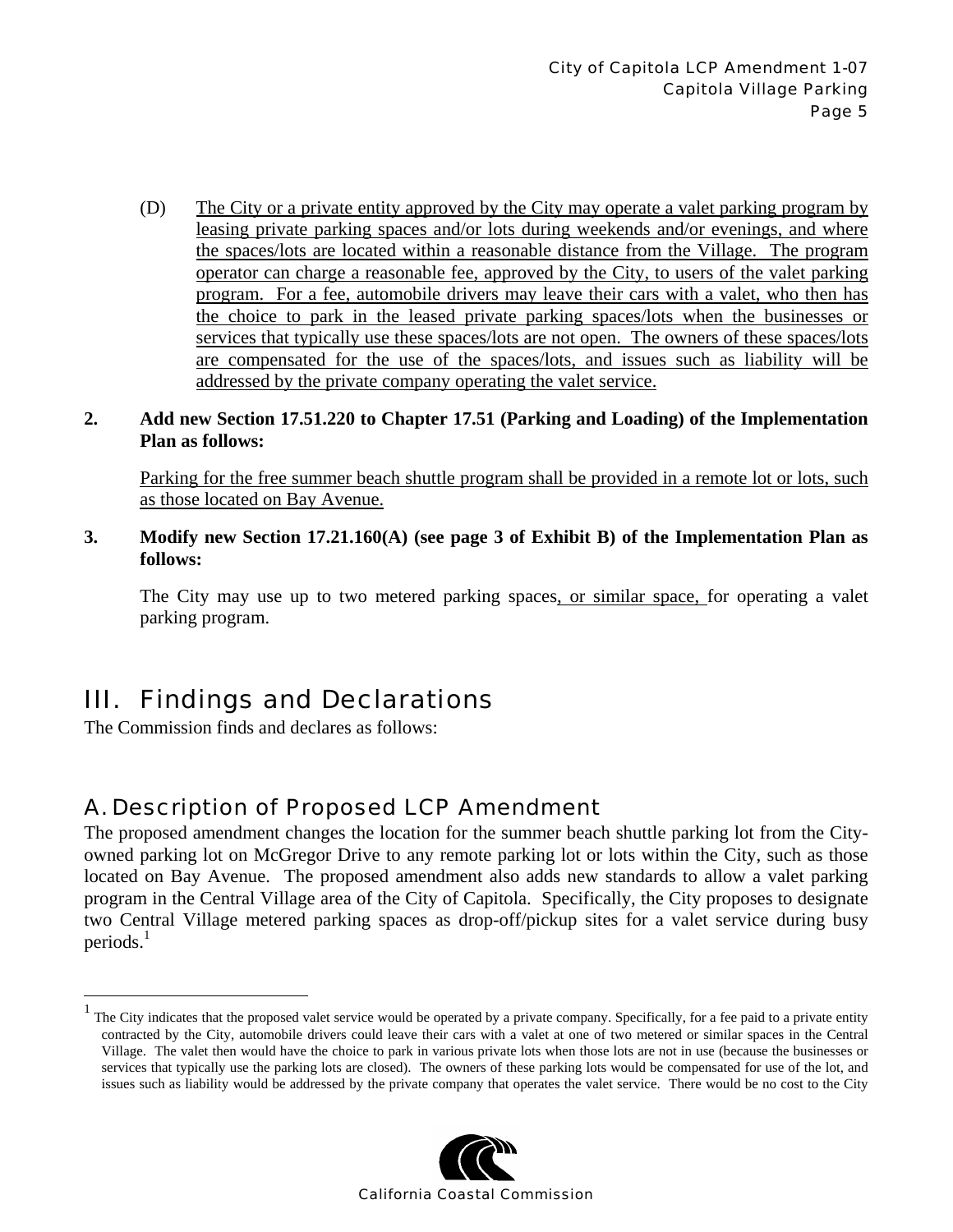### B. Consistency Analysis

#### 1. Standard of Review

The proposed amendment affects the LUP and IP components of the City of Capitola LCP. The standard of review for the LUP amendments is that they must be consistent with and adequate to carry out the Coastal Act; the standard of review for IP amendments is that they must be consistent with and adequate to carry out the policies of the certified LUP.

#### 2. LUP Amendment Consistency Analysis

#### A. Applicable Coastal Act Policies

In order to approve a Land Use Plan amendment, it must be consistent with and adequate to carry out the policies of the Coastal Act. The proposed amendments primarily affect public recreational access to the Central Village of the City of Capitola, as well as Capitola Beach. Selected applicable Coastal Act policies include:

*Section 30210: In carrying out the requirement of Section 4 of Article X of the California Constitution, maximum access, which shall be conspicuously posted, and recreational opportunities shall be provided for all the people consistent with public safety needs and the need to protect public rights, rights of private property owners, and natural resource areas from overuse.* 

*Section 30211: Development shall not interfere with the public's right of access to the sea where acquired through use or legislative authorization, including, but not limited to, the use of dry sand and rocky coastal beaches to the first line of terrestrial vegetation.* 

*Section 30212(a): Public access from the nearest public roadway to the shoreline and along the coast shall be provided in new development projects except where: (1) it is inconsistent with public safety, military security needs, or the protection of fragile coastal resources, (2) adequate access exists nearby, or, (3) agriculture would be adversely affected. Dedicated accessway shall not be required to be opened to public use until a public agency or private association agrees to accept responsibility for maintenance and liability of the accessway.* 

*Section 30213: Lower cost visitor and recreational facilities shall be protected, encouraged, and, where feasible, provided. Developments providing public recreational opportunities are preferred.* 

*Section 30214(a): The public access policies of this article shall be implemented in a manner that takes into account the need to regulate the time, place, and manner of public access* 

because the City would rent the metered spaces to the valet company, and the valet company would charge the valet parking patrons for the valet service.

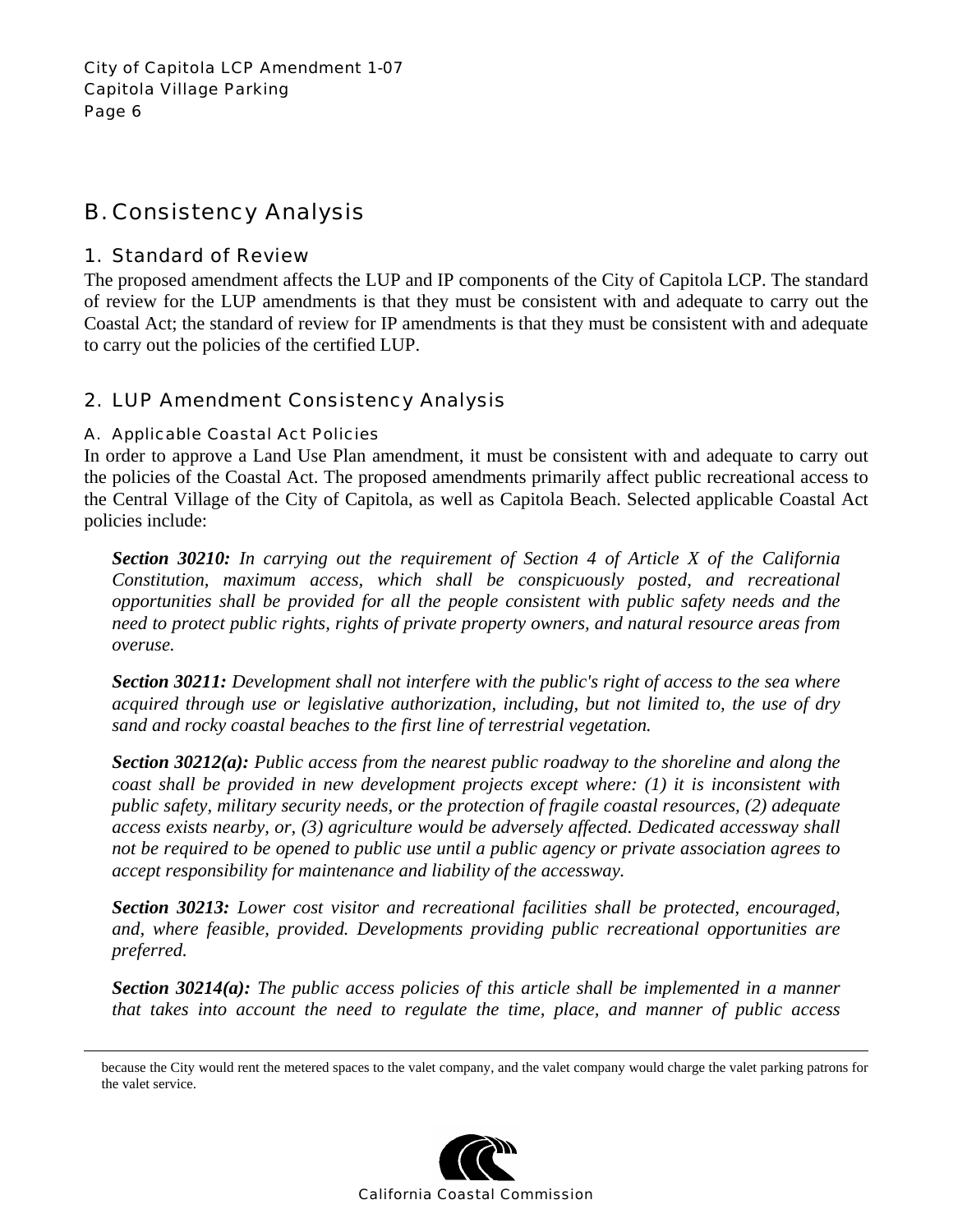*depending on the facts and circumstances in each case* 

*Section 30220: Coastal areas suited for water-oriented recreational activities that cannot readily be provided at inland water areas shall be protected for such uses.* 

*Section 30221: Oceanfront land suitable for recreational use shall be protected for recreational use and development unless present and foreseeable future demand for public or commercial recreational activities that could be accommodated on the property is already adequately provided for in the area.* 

*Section 30223: Upland areas necessary to support coastal recreational uses shall be reserved for such uses, where feasible.* 

*Section 30252 (in relevant part): The location and amount of new development should maintain and enhance public access to the coast by (1) facilitating the provision or extension of transit service, (3) providing non-automobile circulation within the development, (4) providing adequate parking facilities or providing substitute means of serving the development with public transportation, (5) assuring the potential for public transit for high intensity uses…* 

*Section 30253(e): (e) Where appropriate, protect special communities and neighborhoods that, because of their unique characteristics, are popular visitor destination points for recreational uses.* 

#### B. Beach Shuttle Parking Lot Amendment

The Central Village of Capitola (see page 2 of Exhibit A) is framed by its physical setting, including the ocean and beach, Soquel Creek, as well as the cliffs and bluffs extending landward from the ocean to form the northern and southern boundaries of the Central Village. The Central Village also includes architecturally significant and historic structures, such as the Venetian Hotel and the Capitola Wharf. The Central Village also has an oceanfront esplanade and many visitor-serving shops and restaurants.

The Central Village is an extremely popular visitor destination, particularly during summer months, and parking is in very short supply. As a result, the Central Village is adversely impacted at times by intense automobile traffic and associated parking needs. The certified Land Use Plan acknowledges the adverse impact of the automobile on the Central Village and notes that increased parking within the Village could destroy Village character and would be extremely costly. To remedy this situation, the City has been operating a free shuttle service during summer weekends and summer holidays for many years.<sup>2</sup> Visitors during these summer periods can park their cars in a remote parking area for free and ride the free shuttle to the Central Village and Capitola Beach. This shuttle system maintains and enhances public access to Capitola Beach, the Central Village, and Capitola Wharf while maintaining and enhancing the character of Capitola Village and the surrounding residential areas by limiting automobile

The shuttle operates on weekends and holidays from the start of the Memorial Day weekend through the last day of the Capitola Art and  $^2$ Wine Festival, which is typically held the second weekend in September.

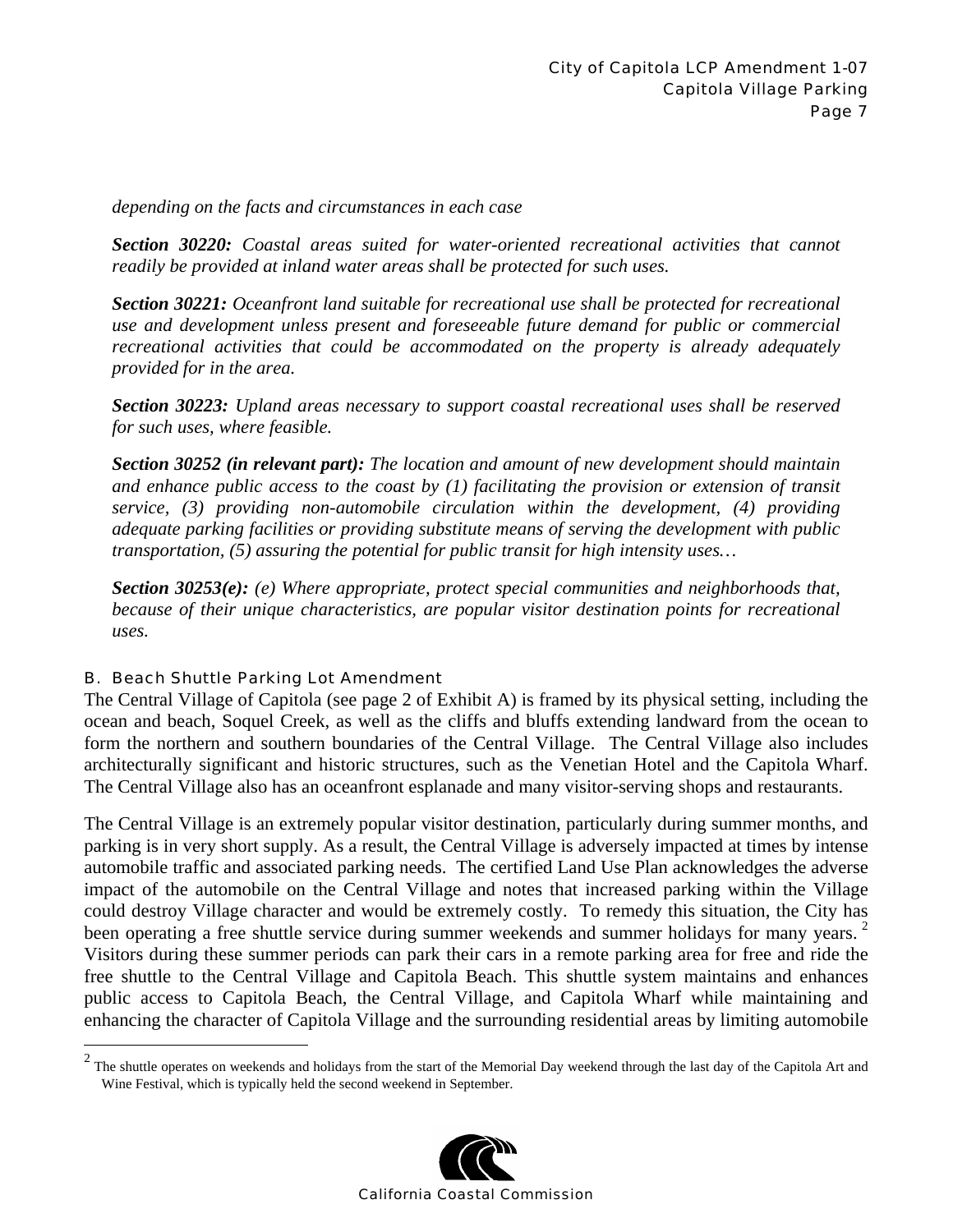traffic and parking impacts on the Central Village during the peak periods of the summer season.

Prior to 2003, the City-owned McGregor Drive lot was used as the remote parking area for the shuttle system. However, to get to the McGregor Drive parking area, visitors needed to travel south on Highway One past the two primary exits for Capitola. In 2003, the City established a shuttle parking area in underused parking lots located on Bay Avenue near the Highway One exit. Since that time, the shuttle program has seen a large increase in use<sup>3</sup>, probably due to the Bay Avenue parking areas being more centrally located in Capitola and easier for visitors to access than the McGregor Drive parking area (see page 2 of Exhibit A for a map of these locations).

The City proposed to amend the certified Land Use Plan to remove the reference to the McGregor Drive lot as the location for the summer shuttle parking area, and replace it with more general language regarding the location of the summer shuttle parking lot (see the bottom of page 1 of Exhibit B). Such a modification is appropriate and will provide the City with more flexibility to site and operate the free shuttle system, but the proposed amended language on page 1 of Exhibit B pertains to the City's *uncertified* General Plan, and not the certified Land Use Plan.<sup>4</sup> To remedy this situation, Modification 1 amends Land Use Plan Public Access Policy II-2 regarding the shuttle parking lot to include the language that the free beach shuttle operates on summer weekends and summer holidays from a remote lot or lots, such as on Bay Avenue. This policy is also amended to require that the City continue the financing mechanism for the summer shuttle system to ensure it remains free to the public. These modifications will help to ensure the continuation of the free summer shuttle program. As modified, the Land Use Plan is consistent with the Coastal Act policies cited above, including the requirement to provide transportation services that enhance access to the coast.

#### C. Valet Parking Program

 $\overline{a}$ 

The proposed amendment would allow for the implementation of a valet parking program in the Central Village.<sup>5</sup> Prior to commencing operation, this LCP amendment would need to be certified, and the City would need to process a coastal development permit for the valet parking program. When in operation, the parking valet service would operate from up to two metered or similar spaces within the Central Village. The elimination of these public spaces raises concerns regarding maintaining adequate public parking in the Central Village. However, the proposed valet parking program is intended to *increase* public parking opportunities in the Central Village by efficiently moving vehicles off of the streets or public parking lots and into parking reservoirs that are not usually accessible to the general public. Each

<sup>&</sup>lt;sup>5</sup> As noted above, the City amended its General Plan to include the language shown on page 1 of Exhibit B, but neglected to amend the certified Land Use Plan in a similar manner. As before, the City intended to add the policy language shown on page 1 of Exhibit B regarding a valet parking program to its certified Land Use Plan, and intends to process the necessary LCP changes based on the Commission's action.



 $3$  The average number of riders increased from 109 per day at the McGregor site in 2002 (for a yearly total of 9,304 riders in 2002), to 184 per day at the Bay Avenue site in 2005 (for a yearly total of 13,002 riders in 2005).

<sup>&</sup>lt;sup>4</sup> According to the City, the City intended to amend its Land Use Plan, but mistakenly modified the General Plan, thinking it was part of the certified LCP (the City did modify the certified IP as part if its LCP amendment submittal). The City has asked the Commission to consider this LCP amendment nonetheless and intends to process the necessary LCP changes based on the Commission's action.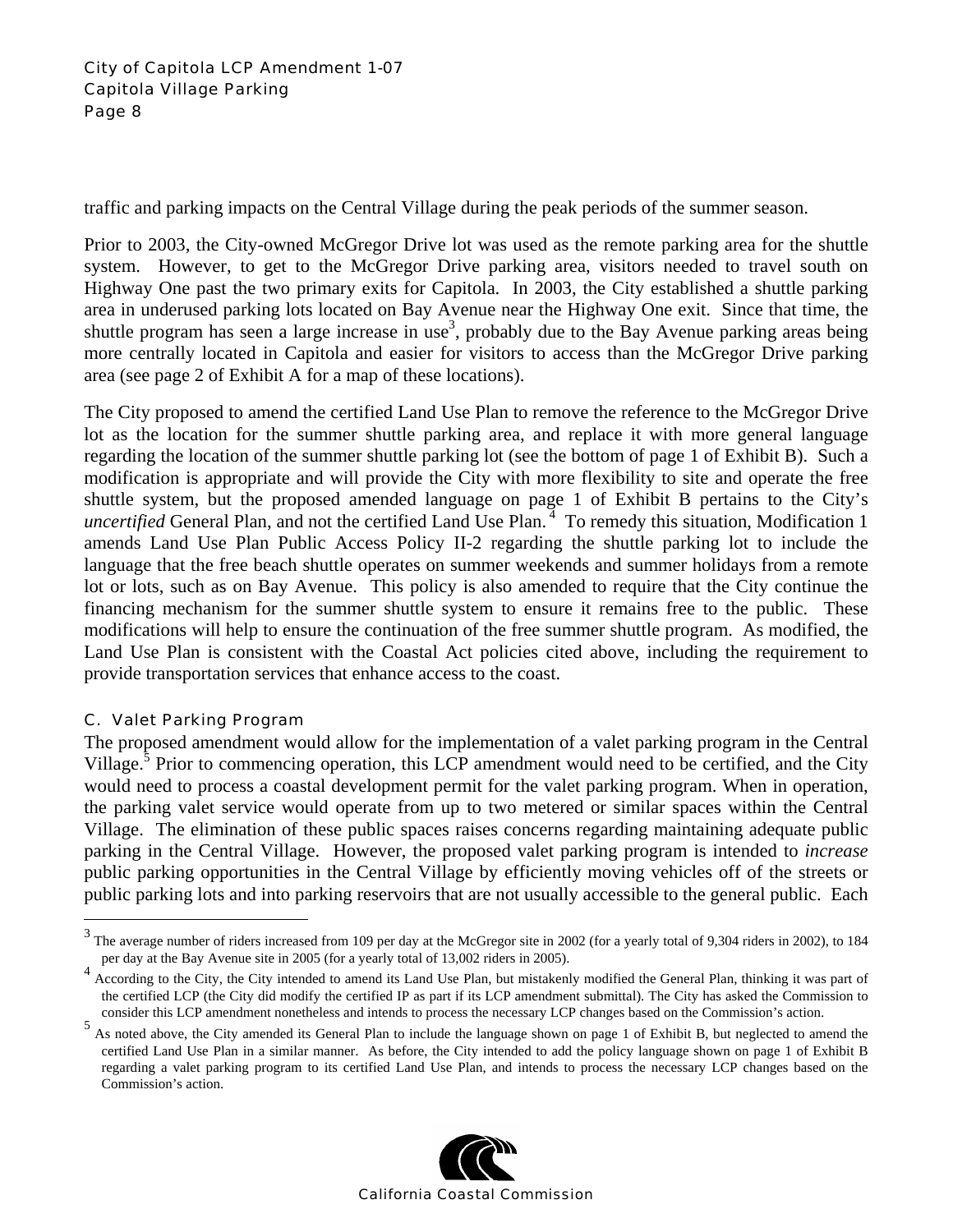vehicle that the valet service stores in a remote, non-public parking space is one less vehicle that could have occupied a parking space in a public parking lot or on a public street. However, the City's proposed LUP language does not specify that the valet program must avoid using general public parking spaces to avoid displacing potential parking for the general public. Without this assurance, general public parking spaces might be used for fee-based valet parking and the program would de facto result in less general public parking because valet users' cars would occupy those public parking spaces. Likewise, the use of private lots during times when the private businesses are operating could displace patrons of these businesses into general public space, also leading to reduced public parking availability. As proposed, this amendment cannot be found consistent with the Coastal Act policies cited above, including those protecting low-cost public recreational opportunities.

To ensure that the proposed amendment maintains adequate public access to the Central Village and the adjacent beaches in the City of Capitola, Modification 1 amends Land Use Plan Public Access Policy II-2 to include the City's proposed policy language regarding the parking valet program as shown on page 1 of Exhibit B, with some changes. The City's proposed language is modified to: 1) ensure that the two Central Village parking spaces used for valet drop-off and pickup are available for use by the general public when the valet parking program is not in operation; 2) ensure that only private (not public) lots and/or spaces may be used for valet parking, and only then when the businesses served by the private spaces/lots are closed, and; 3) ensure that any such program not reduce general public parking supply.<sup>6</sup> Additionally, to allow for more flexibility, the City's proposed language is modified to allow for the valet parking program to be in operation during evenings, as well as weekends. As modified, the Commission finds that the proposed LUP valet parking program text can be found consistent with the above-cited policies of the Coastal Act.

#### 3. IP Amendment Consistency Analysis

#### A. Applicable LUP Policies

 $\overline{a}$ 

The following certified LUP policies require protection of access to Capitola Beach and the Central Village through, among other things, the use of a shuttle bus and remote parking:

*Locating and Planning New or Intensified Development/Public Works Facilities Policy 1-1: It shall be the policy of the City of Capitola to maintain and enhance access to Capitola Beach, Village, and the Wharf while maintaining and enhancing the existing character of Capitola Village and the surrounding residential areas. The intensity of new development shall be limited to the availability of parking and other alternative transportation systems, such as shuttle bus* 

<sup>6</sup> This approach is similar to previous Commission actions on valet parking in parking-starved coastal communities. For example, in 2000, the Commission approved a valet parking program for the City of Manhattan Beach (CDP A-5-MNB-99-453). In that case, the Commission found that the proposed valet parking program, if operated in a manner to ensure the protection of public parking for coastal access, was in conformance with the parking policies of the certified Manhattan Beach LCP. Specifically, the Commission conditioned its approval to, among other things, prohibit the storage of vehicles on public rights-of-way and in public parking areas that support coastal access. This condition was necessary because the use of public parking lots or on-street metered spaces for storage of vehicles by the proposed valet parking program could displace parking available to the general public, including beachgoers.

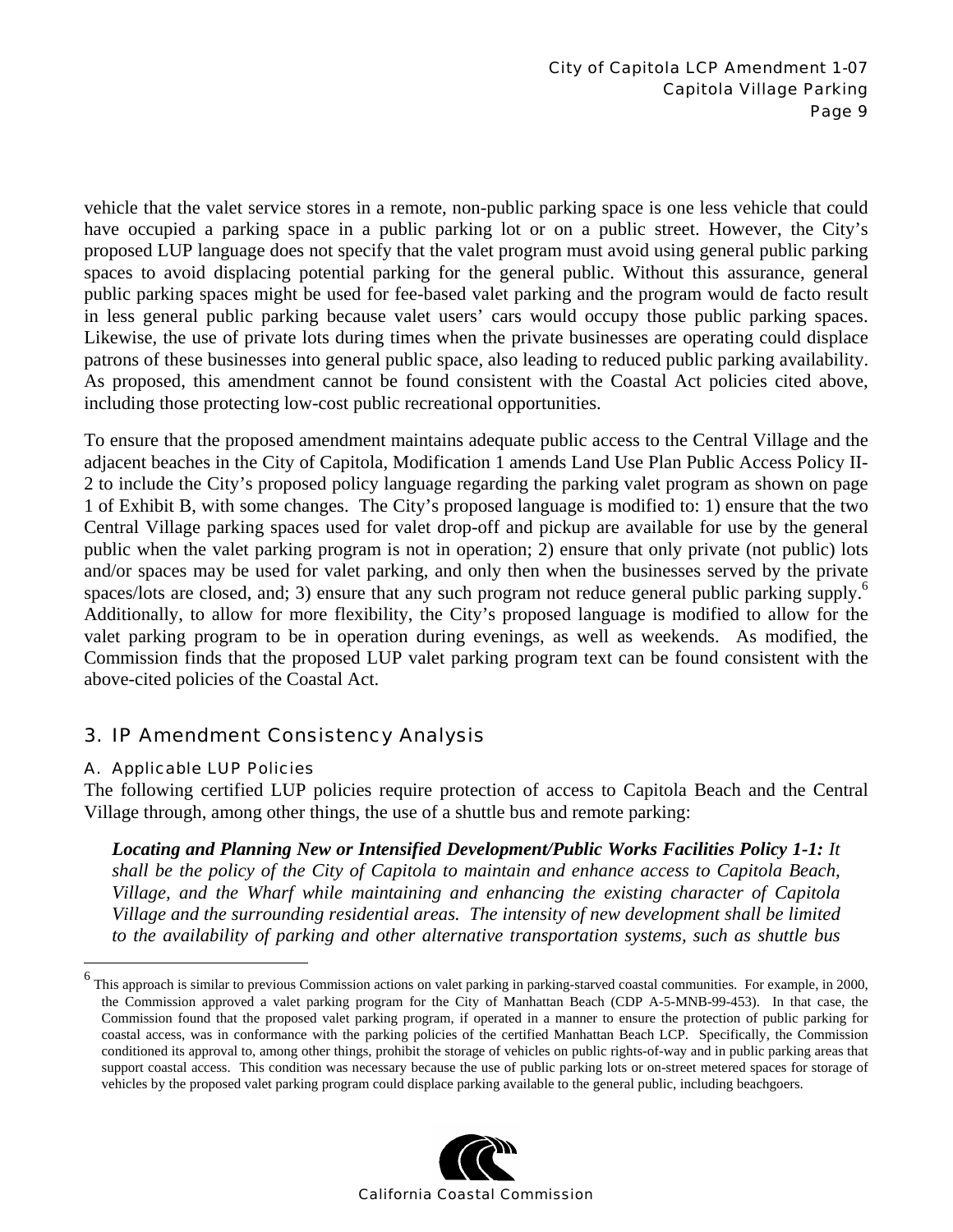#### City of Capitola LCP Amendment 1-07 Capitola Village Parking Page 10

*and remote parking.* 

*Visual Resources and Special Community Character Policy III-12: Maintain an emphasis on small individual businesses oriented primarily to the pedestrian; discourage large scale conglomerations of shops surrounded by off-street parking. Establish a desirable range to the size and scale of the Village commercial facilities including square footage and street frontage. The intensity of development shall be limited to the availability of parking or alternative transportation systems such as a shuttle bus and remote parking. Relate sign and access regulations to pedestrian movement and physical character appropriate to particular areas in the Central Village.* 

#### B. Beach Shuttle Parking Lot Amendment

The City no longer uses the City-owned McGregor Drive lot as a remote parking lot for the summer beach shuttle, but instead uses a parking lot located on Bay Avenue (which is outside the Coastal Zone, but is more accessible to visitors traveling on Highway One than was the McGregor Drive lot). The proposed IP amendment removes references to the City-owned McGregor Drive lot that pertain to parking (see pages 2-3 of Exhibit B). The proposed amendment, however, does not include new IP language to describe where the remote parking for the summer shuttle bus program will be located. Modification 2 adds language to the Parking and Loading Chapter of the Implementation Plan to include this language so as to continue to recognize the status and importance of the City's free shuttle service. As modified, the proposed amendment is consistent with the above-cited policies and is also consistent with modified Public Access Policy II-2 (see pages 4-5 above) regarding operation of a summer shuttle program to maintain and enhance public access to the Central Village and Capitola Beach.

#### C. Valet Parking Program

The proposed amendment adds language to the implementation plan to allow the City to use up to two metered Village parking spaces in order to operate a valet parking program (see page 3 of Exhibit B). This language will implement modified Public Access Policy II-2 (see pages 4-5 above) and, to the extent the as-modified LUP standards are met, such use and program should serve to enhance public parking access to the Central Village. However, the proposed amendment language would limit the drop-off and pickup areas for the valet parking program to metered parking spaces only. It is possible the City may wish to use non-metered spaces for this use, such as those non-metered spaces located at Capitola City Hall. Thus, Modification 3 allows for more flexibility in this regard. As modified, the proposed amendment is consistent with the above-cited policies and is also consistent with modified Public Access Policy II-2 regarding alternative transportation systems and public access in the Central Village.

### C. California Environmental Quality Act (CEQA)

The Coastal Commission's review and development process for LCPs and LCP amendments has been

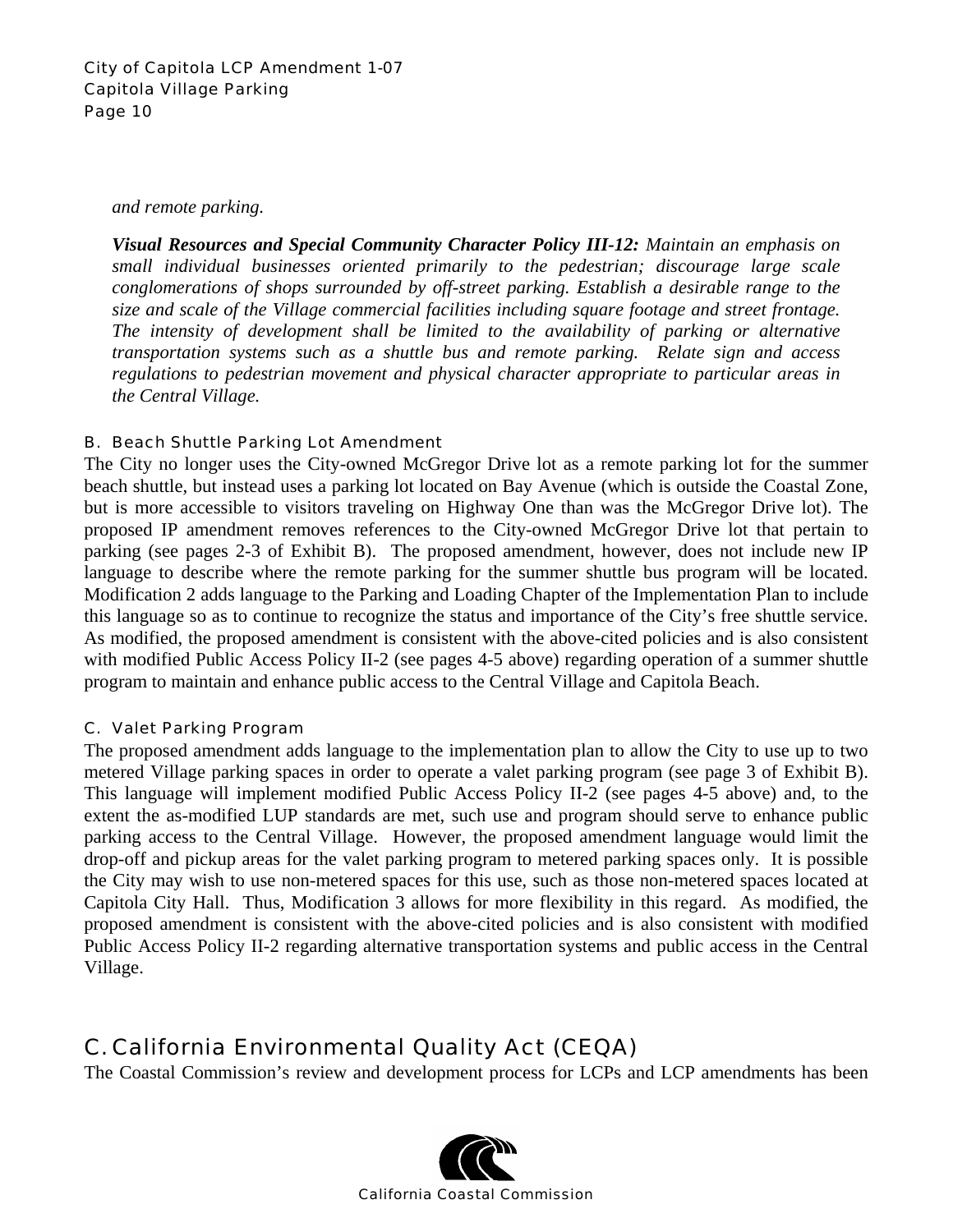certified by the Secretary of Resources as being the functional equivalent of the environmental review required by CEQA. Therefore, local governments are not required to undertake environmental analysis of proposed LCP amendments, although the Commission can and does use any environmental information that the local government has developed. CEQA requires that alternatives to the proposed action be reviewed and considered for their potential impact on the environment and that the least damaging feasible alternative be chosen as the alternative to undertake.

The City, acting as lead CEQA agency, determined that the proposed LCP amendments were categorically exempt from the requirements of CEQA. This staff report has discussed the relevant coastal resource issues with the proposal, and has recommended appropriate suggested modifications to avoid and/or lessen any potential for adverse impacts to said resources. All public comments received to date have been addressed in the findings above. All above Coastal Act findings are incorporated herein in their entirety by reference.

As such, there are no additional feasible alternatives or feasible mitigation measures available which would substantially lessen any significant adverse environmental effects which approval of the amendment, as modified, would have on the environment within the meaning of CEQA. Thus, if so modified, the proposed amendment will not result in any significant environmental effects for which feasible mitigation measures have not been employed consistent with CEQA Section 21080.5(d)(2)(A).

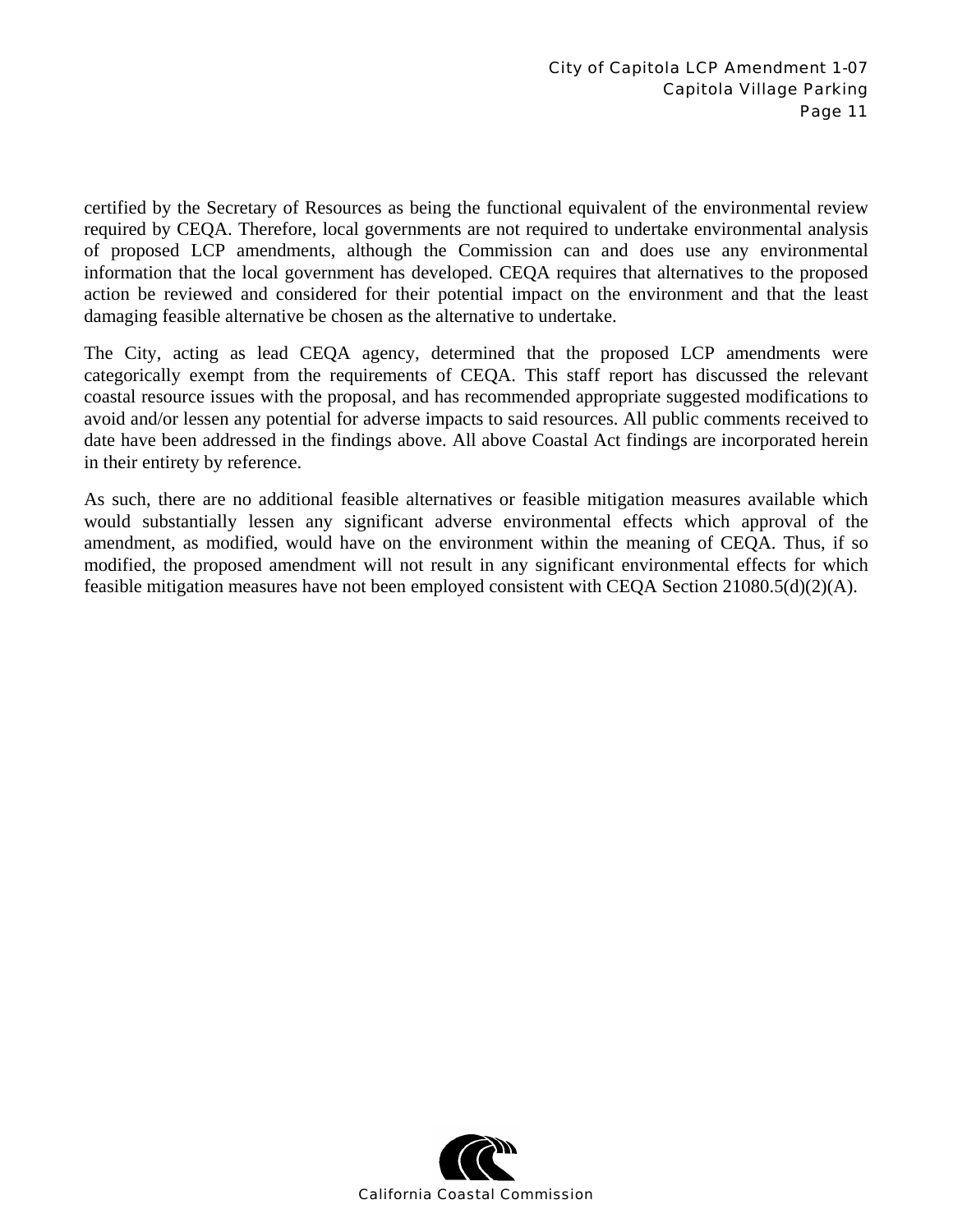



Source: California State Automobile Association & EMC Planning Group Inc.



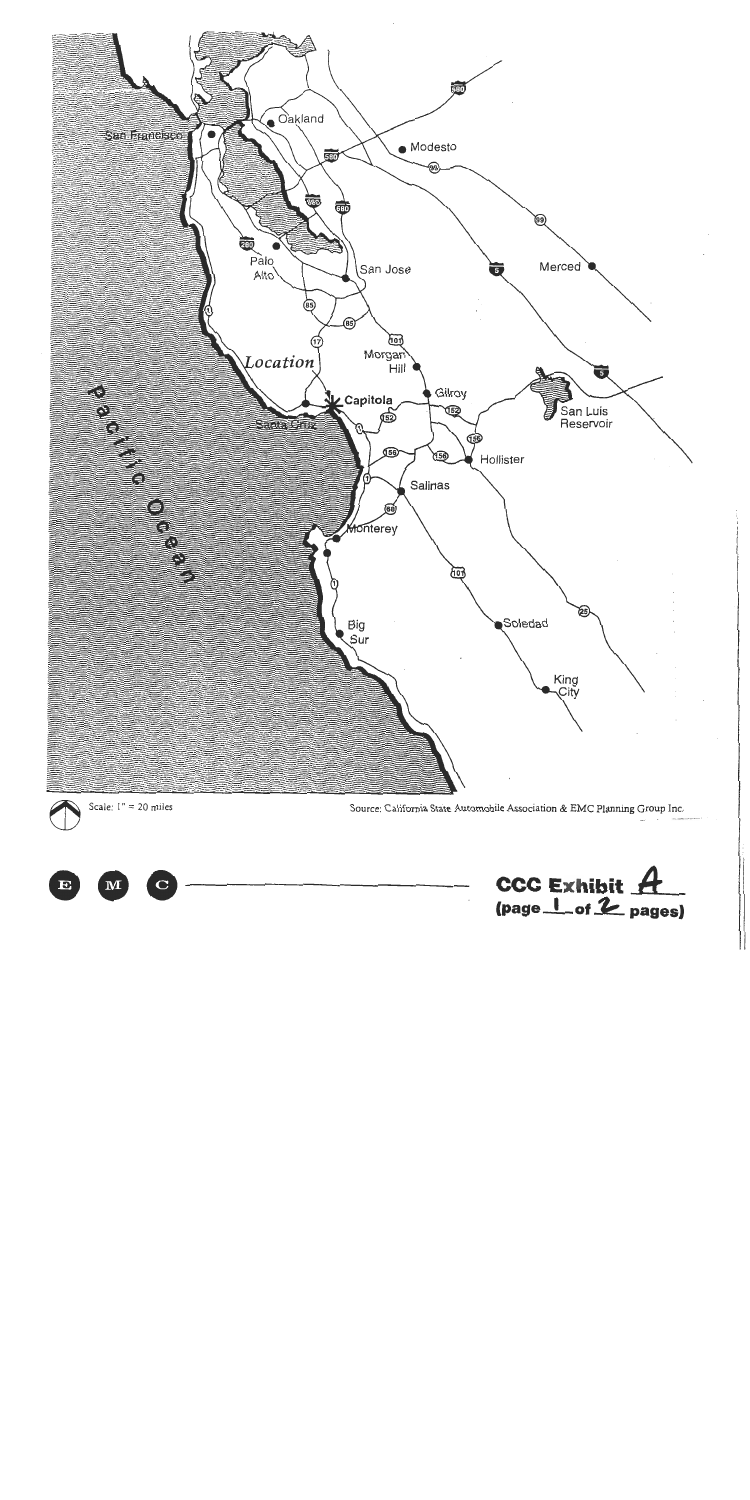

**O = CONSTAL ZONE BOUT DARY** 

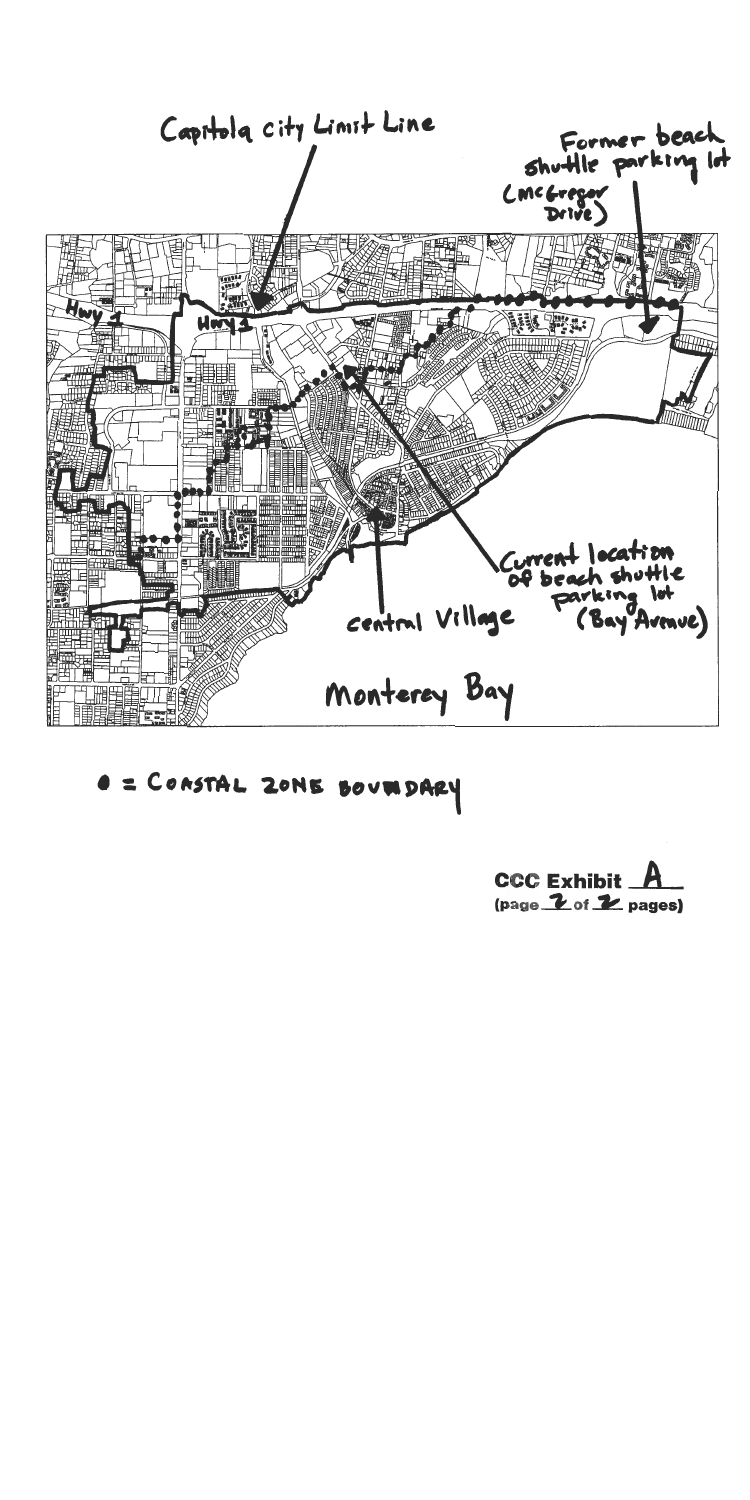### EXHIBIT A  $\mu \psi \in$ AMENDED GENERAL PLAN LAND USE ELEMENT, AND **CIRCULATION ELEMENT**

#### **GENERAL PLAN POLICIES**

#### **LAND USE ELEMENT**

The Land Use Element is part of the General Plan, and includes the following Coastal policies, which show the proposed changes: deletions as strikethrough, and additions as underlined:

### LAND USE ELEMENT - not  $LUP$

Add Policy 17: Valet Parking. The City may designate two Village metered parking spaces, or similar space to allow for the operation of a Valet Parking Program.

Add Implementation: The City or a private entity approved by the City may operate a valet parking program by leasing public or private parking spaces that are underutilized during the weekends, and are located within a reasonable distance from the Village. The program operator would charge a reasonable fee, approved by the City, to users of the valet parking program. For a fee, automobile drivers leave their cars with a valet, who then has the choice to park in various leased private, or public parking lots. These lot owners are compensated for the use of the lot, and issues such as liability are addressed by the private company operating the valet service.

## CIRCULATION ELEMENT - not LUP

The Circulation Element is part of the General Plan, and includes the following Coastal policies, which show the proposed changes: deletions as strikethrough, and additions as underlined:

The following sentence on page 62 of the General Plan Circulation Element will be changed to read, "The City provides a special beach shuttle on weekends from a remote lot or lots, such as on Bay Avenue." Located near the intersection of Park Avenue and McGregor Drive."



This is to certify that the above and foregoing is a true and correct copy of Resolution No. 3585 passed and adopted by the Capitola City Council on the 26<sup>th</sup> day of October, 2006

CMC Pamela Greeninger, City Øferk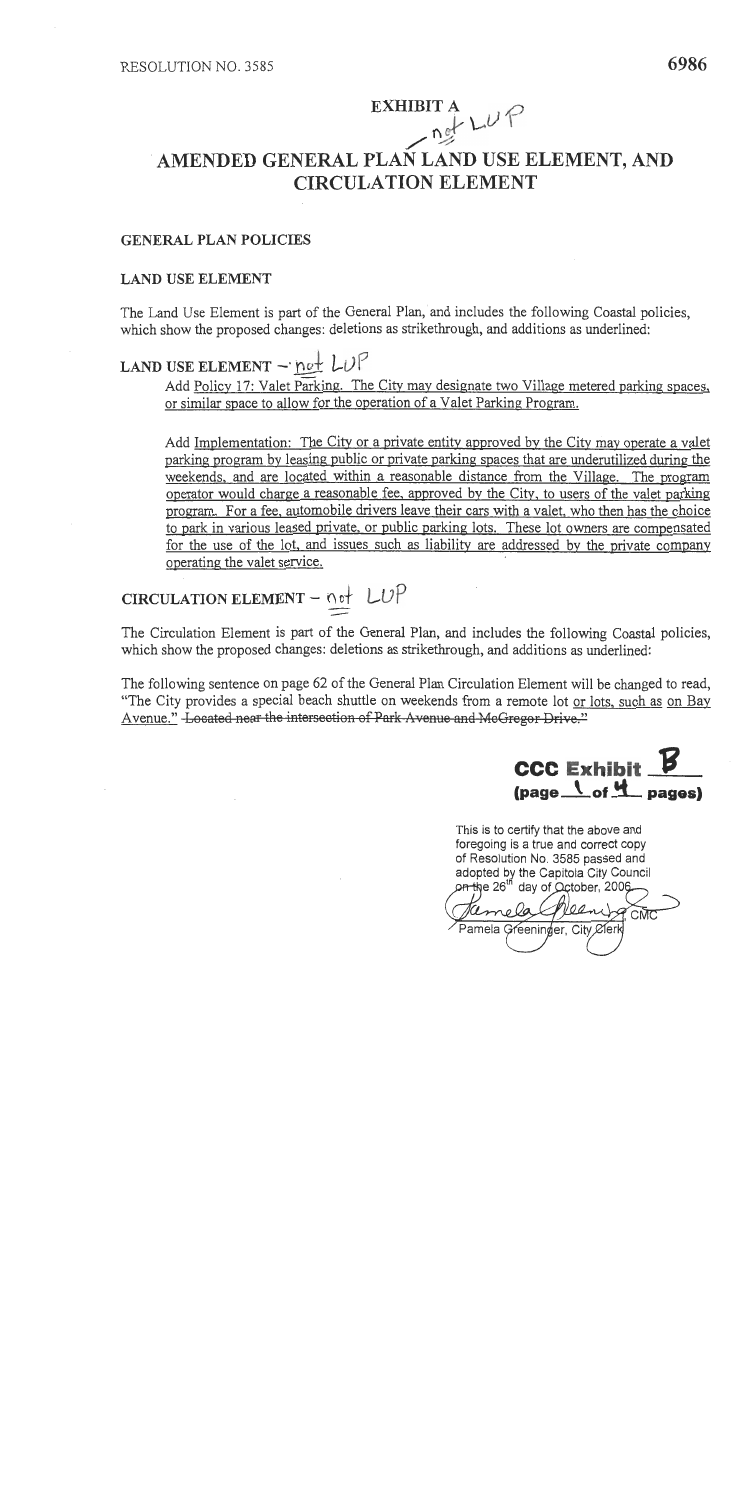

#### **ORDINANCE NO. 911**

#### ORDINANCE OF THE CITY COUNCIL OF THE CITY OF CAPITOLA AMENDING SECTION 12.58.010, DEFINITIONS OF TITLE 12 OF THE CAPITOLA MUNICIPAL CODE PERTAINING TO STREETS, SIDEWALKS AND PUBLIC PLACES

BE IT ORDAINED BY THE CITY COUNCIL OF THE CITY OF CAPITOLA AS FOLLOWS:

Section I. Section 12.58.010 of the Capitola Municipal Code is hereby amended to read as follows:

#### 12.58.010 Definitions.

"City-owned property" means property owned and/or operated by the city or the city of Capitola redevelopment agency and used by the city in connection with its municipal operations including public works facilities, corporation yards, and parking lots (including the MeGregor parking lot. the Jade Street Park parking lot and other public facility parking lots). City-owned property also includes the Rispin Mansion property, and the McGregor property. City-owned property does not include city parks governed by Chapter 12.40 of this code.

**Section II.** This Ordinance shall be in full force and take effect upon approval and certification by the California Coastal Commission. If the Coastal Commission modifies any portion of the ordinance, only the sections with modifications will require formal action by the City of Capitola.

This ordinance was introduced on the 26<sup>th</sup> day of October, 2006, and was passed and adopted by the City Council of the City of Capitola on the 9<sup>th</sup> day of November, 2006, by the following vote:

AYES: Council Members Arthur, Harlan, Nicol, and Vice Mayor Termini

NOES: None

ABSENT: Mayor Norton

ABSTAIN: None

APPROVED:

Michael Temnini, Vice Mayor



This is to certify that the above and foregoing is a true and correct copy of Ordinance No. 911 passed and adopted by the Capitola City Council on the 9<sup>th</sup> day of November, 2006.

Pamela Greeninger, CMC

ATTEST:

Pamela/Greeninger, City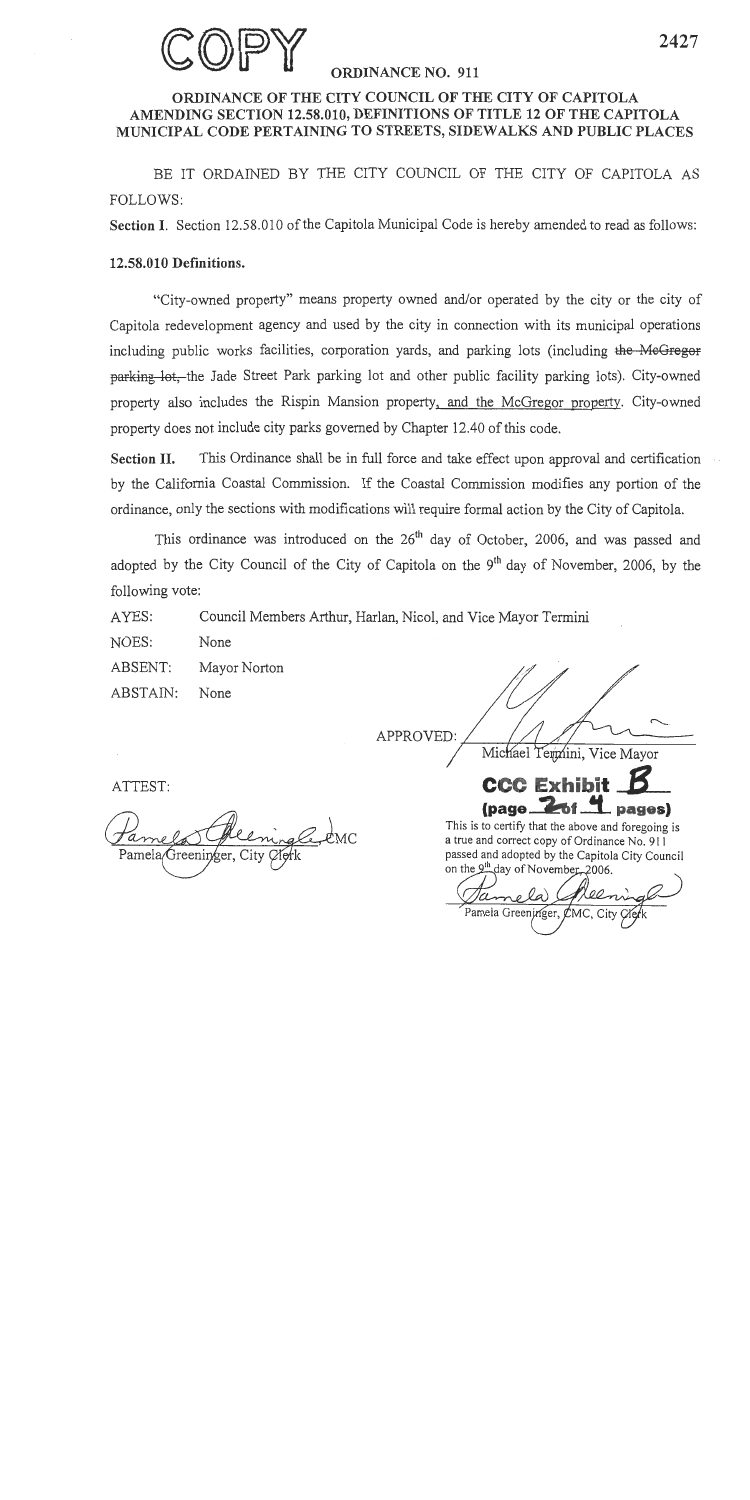#### **DRDINANCE NO. 910**

#### ORDINANCE OF THE CITY COUNCIL OF THE CITY OF CAPITOLA AMENDING CAPITOLA MUNICIPAL CODE TITLE 17 PERTAINING TO ZONING TO AMEND CHAPTER 17.21, C-V CENTRAL VILLAGE DISTRICT BY AMENDING SECTION 17.21.120, PARKING, AND ADDING SECTION 17.21.160 VALET PARKING; AMENDING CHAPTER 17.46 CZ COASTAL ZONE COMBINING DISTRICT, SECTION 17.46.090 COASTAL PERMIT APPROVAL, AND AMENDING CHAPTER 17.42 PF PUBLIC FACILITIES DISTRICT, SECTION 17.42.010 APPLICABILITY

BE IT ORDAINED BY THE CITY COUNCIL OF THE CITY OF CAPITOLA AS **FOLLOWS:** 

Section I. Sections 17.21.120, 17.42.010, and 17.46.090 (D) $(23)$ (e) of the Capitola Municipal Code are amended to read as follows:

17.21.120 Parking. Parking requirements for buildings in the C-V zone shall be as provided in Chapter 17.51, Section 17.21.160, and as required by this chapter:

#### 17.42.010 Applicability.

In the coastal zone, in addition to the regulations set forth in this chapter, for  $B<sub>r</sub>$ consistency with the Capitola parking program, the following PF districts shall be maintained for public parking: the Pacific Cove parking lot; the McGregor Drive remote parking lot; the Cliff Drive overlook parking and the Cliff Drive Southern Pacific RR right-of-way parking unless Cliff Drive must be relocated due to cliff erosion. Changes in public facilities in the coastal zone will require LUP amendment.

#### 17.46.090 Coastal permit approval.

(D) (23) (e). Except as specifically allowed under the village parking program, no preferential residential parking may be allowed in the McGregor Drive parking lot and the Cliff Drive parking areas.

Section II. Section 17.21.160 is hereby added to Chapter 17.21 of the Capitola Municipal Code to read as follows:

#### 17.21.160 Valet Parking.

The City may use up to two metered Village parking spaces for operating a valet A. parking program.